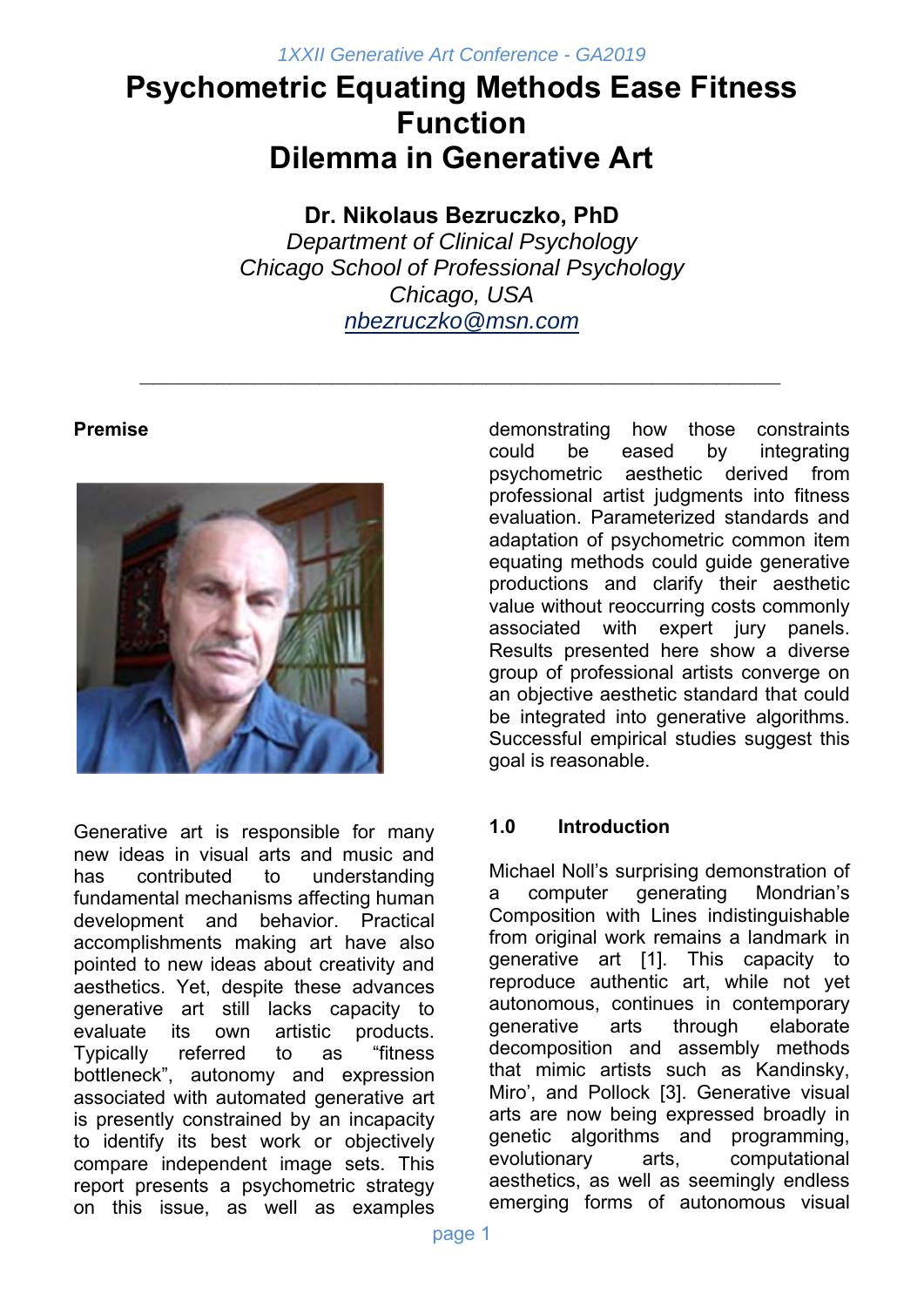arts. Several approaches to image productions implementing algorithms and rule

 based systems now easily provide efficient and frequently unusual, if not creative, images without artist intervention. Some commentators have, arguably, asserted that generative art will extend human creative capacity [2], while they have already expanded methods of expression.

Yet, despite extraordinary advances producing unique, autonomous, computer generated art, an annoying problem is evaluation of image quality, which typically remains dependent on expensive and time-consuming juries [4]. Without an appropriate aesthetic value function that efficiently evaluates images, evolutionary art process is dramatically slower. This limitation presents a serious practical challenge applying EC approaches to fields such as image and music generation. Todd and Warner [5] referred to this inability to measure aesthetic quality simultaneous with image production, the fitness bottleneck.

Many fitness bottleneck strategies have attempted to alleviate practical implications of manual intervention during image production. Passive and interactive methods have been proposed that either guide image replications during image production toward expected aesthetic values or impose selection standards after image runs. While interactive methods are typically implemented with an artist, even automated approaches in contemporary evolutionary art require artists somewhere in the image production loop manually scoring each new image or more specifically phenotype. Consequently, this limitation logically undermines any conception of full automation, threatening idea of genuinely autonomous art if not eliminating it.

According to some authorities, a more profound aspect of this problem is fully

automated fitness evaluation is, in principle, conceptually inconsistent with contextual foundations of contemporary aesthetic theories, which embed emergent art in social systems. According to this perspective, valid fitness functions for evolutionary art systems cannot exist or be justified independently of their social context., which have never been addressed in generative arts. How does an algorithm embody cultural properties?

A further complication are dyspeptic convulsions that arise between modern and postmodern attitudes toward aesthetic fitness evaluation. Especially image selection that imposes an arbitrary algorithm stopping value intended to emulate an objective aesthetic standard. Cost and convenience overriding cultural relativism creates tension between modern beliefs about objective standards and postmodern commitments. This conflict concerning aesthetic outcomes leads to attacks on legitimacy of sorting images into quality categories.

Even technical procedures seem to present intractable issues such as inferential implications of typical evaluation juries. For example, a common method is arbitrary sample-based standards defined by consensual agreement among jury members, which is subject to sampling variability. Aesthetic evaluation, even when juries are constituted by artists and expert judges, are inherently unstable, which weaken validity of image orders, juries, samples, and algorithms. Not surprisingly, mounting difficulties of practical fitness evaluation seem to make any hope of improving image selection seem futile if not hopeless.

Purpose of this report is to offer an alternative to conventional fitness evaluation methods by describing an adaptation of psychometric item scaling methods widely applied in rehabilitation medicine outcome evaluation, educational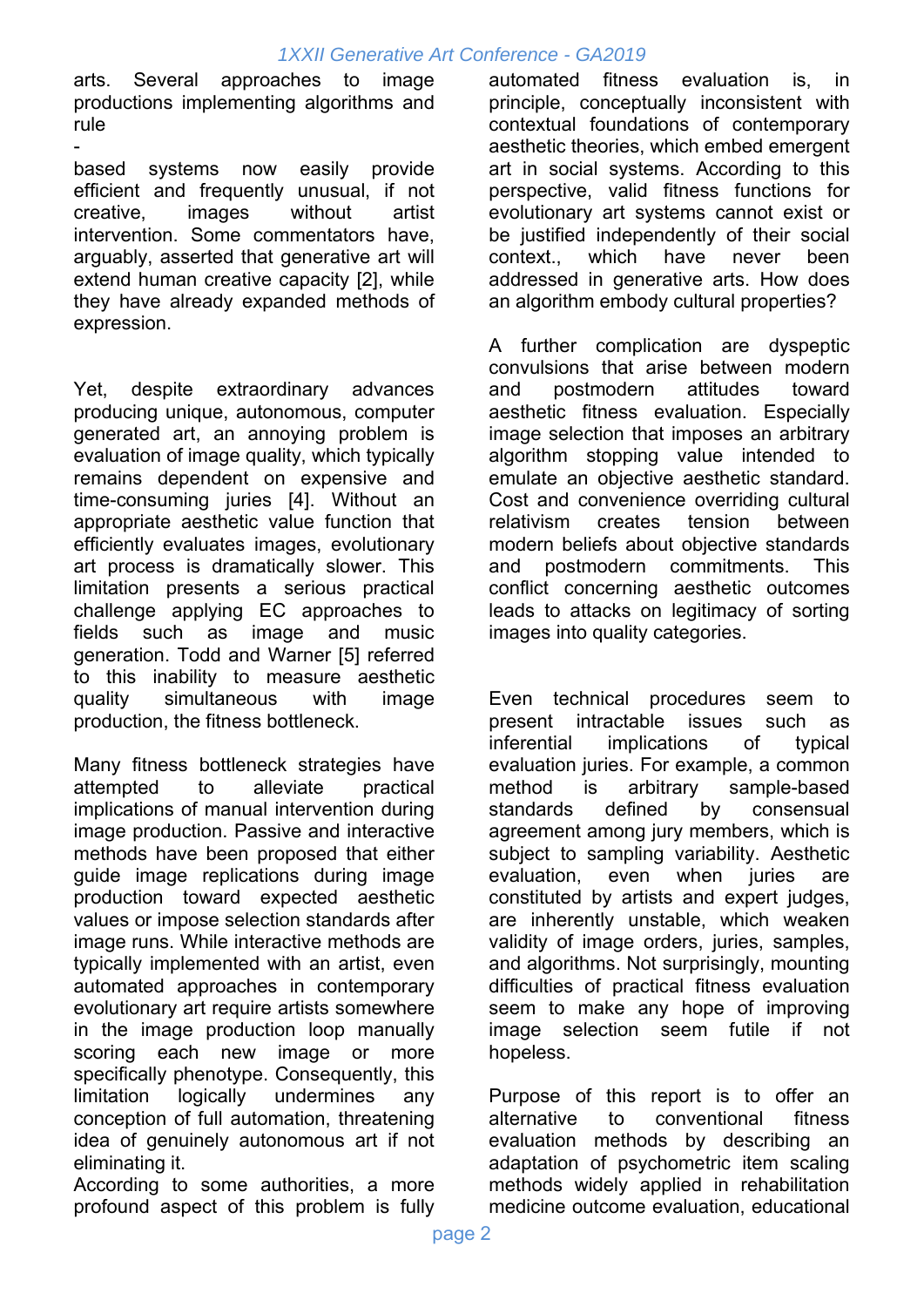and psychological measurement, as well as licensure and certification examinations to generative arts. Psychometric scaling methods are implemented to statistically equate generated test items across forms and item banks, as well as population samples. While physical units differ - visual arts images versus mental test items -- concerns about qualitative evaluation, as well as stability of quantitative invariance across item and image pools are comparable. In other words, issues commonly involved with authentic aesthetic evaluation are fundamentally like those addressed in mental test development.

Psychometric equating methods in psychology and education present an interesting perspective on problem of evaluating generative art. Practical implementation of mental test theory is highly dependent on objective standards, and instrumentation is typically conducted with generated item samples, which themselves may have been produced randomly from an algorithmic process, and item replications are typically accompanied by qualitative variation. Hence an item scaling method that equates test forms to objective standards is essential to maintain item and form comparability across population samples. Adaptation of this methodology to evolutionary art images could alleviate variability presently associated with disparate images from idiosyncratic algorithms, as well as identify objective aesthetic value.

In this research, a pool of generated visual images was first evaluated by a professional artist jury with Likert rating scales to describe approximate aesthetic quality, which provided numerical values for an ordinal image ranking. Mathematical transformation of ratings with a logistic function constructed a framework where image values, as well as algorithm specification codes were parameterized as logits, which function as objective weights. This parameterized

image ranking then provided foundations for an aesthetic dimension with statistically invariant properties and estimates of standard errors and psychometric reliability.

Images scaled to this framework then were useful for statistical equating of future image generations, as well as images generated by modified algorithms but without jury implementation. Seeding procedures in this context were also conducted. An application is presented here both of automatic item generation and image "seeding" during interactive implementation with an artist.

While this methodology does not eliminate expert panels or professional artist judgments, which in principle is impossible, this demonstration provides an objective method for comparing items from different production runs, under certain conditions from different algorithms, as well as different media expressions without conducting additional juries. This strategy involves an initial investment in validity that is recovered by diminishing burden of reoccurring fitness evaluations.

This report consolidates advances in psychometric scaling and equating methods with insights from empirical aesthetics but with explicit emphasis on professional artist validation. Many computational aesthetic studies have attempted to integrate fitness evaluation and empirical aesthetics into image production but without convergence of professional artists. Those approaches are irrevocably inconsistent and distinct from methods presented here.

# **2.0 Background**

Image fitness in generative arts commonly refers to aesthetic quality of images yielded by an algorithm intended for an explicit purpose or target audience. Ideally, fitness would be established by a sensitive discriminative function that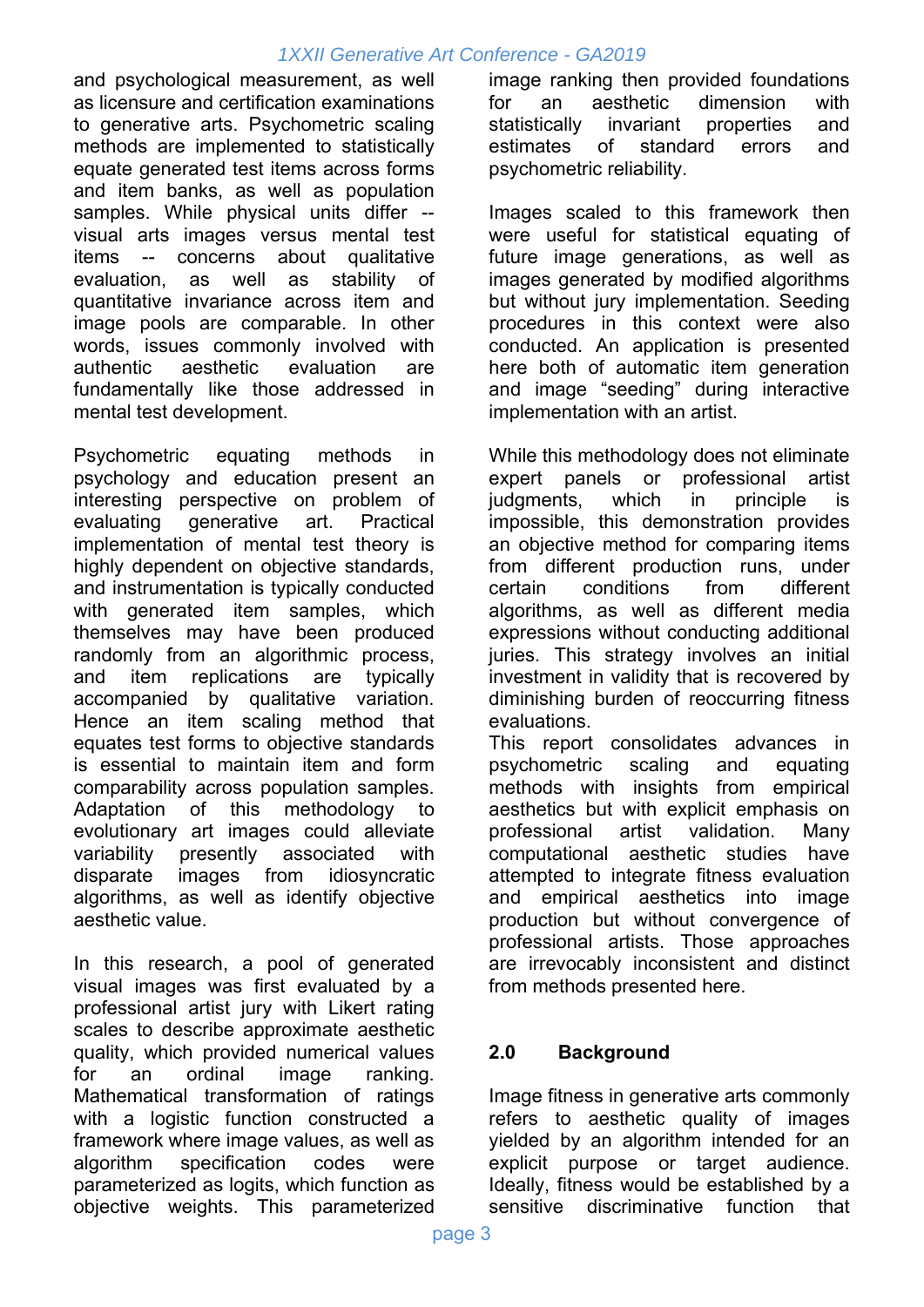evaluates image quality from generated population and classifies aesthetic acceptability. Consequently, fitness functions establish aesthetic boundaries for accepting works produced from algorithms, and their central goal is to clarify correspondence between generated images and desired level of aesthetic quality.

Practical limitations of fully automated algorithmic aesthetic evaluation have led to interactive methods that require intervention by expert observers who assign scores or ratings. In general, interactive evaluations do not recruit professional artist samples to justify parameters for aesthetic evaluation. Instead, empirical rank orders are based on convenience samples though sometimes very large.

Typical fitness strategies do not address or solve and, arguably, cannot solve fundamental issue of aesthetic standards, which arbitrarily fluctuate among samplebased evaluation juries, and their validity is further complicated by cultural context. Nonetheless, efforts to systematize fitness evaluation has moved ahead aggressively along several approaches with varied success.

Three prominent strategies to fitness evaluation are:

- Interactive models
- Evolving genotypes
- Arbitrary aesthetic measures
- Corpus methods

Interactive judgment models are least desirable but remain dominant. Evolving genotypes are automated models that rely on internal and/or external standards, which force generated images to converge on declared aesthetic standards. Seeds and targets also impose external standards on image evolution, then algorithms run their course. An alternative automated system may

implement dimensional extraction models (principal components), which are imposed on obtained phenotypes [6]. Finally, corpus methods implement deep learning networks, which identify underlying properties across immense data bases of successful art works and parameterize their emergence in generated art.

#### **2.1 Computational aesthetics approaches to evaluation**

#### **2.1.1 Automated fitness functions**

A goal of computational aesthetics and evolutionary arts is to fully automate fitness evaluation simultaneously with image production, which would guide multiple iterations to convergence on optimal aesthetic values. Their goal is to address limitations and constraints of manual models. Machado, Romero, and Manaris identified "essentially five approaches to fitness assignment: interactive evolution, similarity based – evolving towards a specific image or images, hardwired fitness functions, machine-learning approaches, and coevolutionary approaches (p. 383) [7]".

Physical properties have been examined for their contribution to image quality. For example, Heijer and Eiben [8] compared four methods of measuring fitness: processing complexity model based on image compression ratio, Ralph's bell curve, fractal dimension peak, and their aggregated or weighted sum. Unfortunately, they found little agreement among them. In addition to fractal dimension [9], fitness evaluation has also been based on physical image characteristics such as GIF compression [10], overall luminance gradient strength [11], or edge density [12]. Likewise, color and contrast belong to low-level image properties that can affect the preference ratings of photographs. Authors argue that artists use a non-linear compression to obtain low skewness in their paintings because images with this property can be more efficiently processed by the visual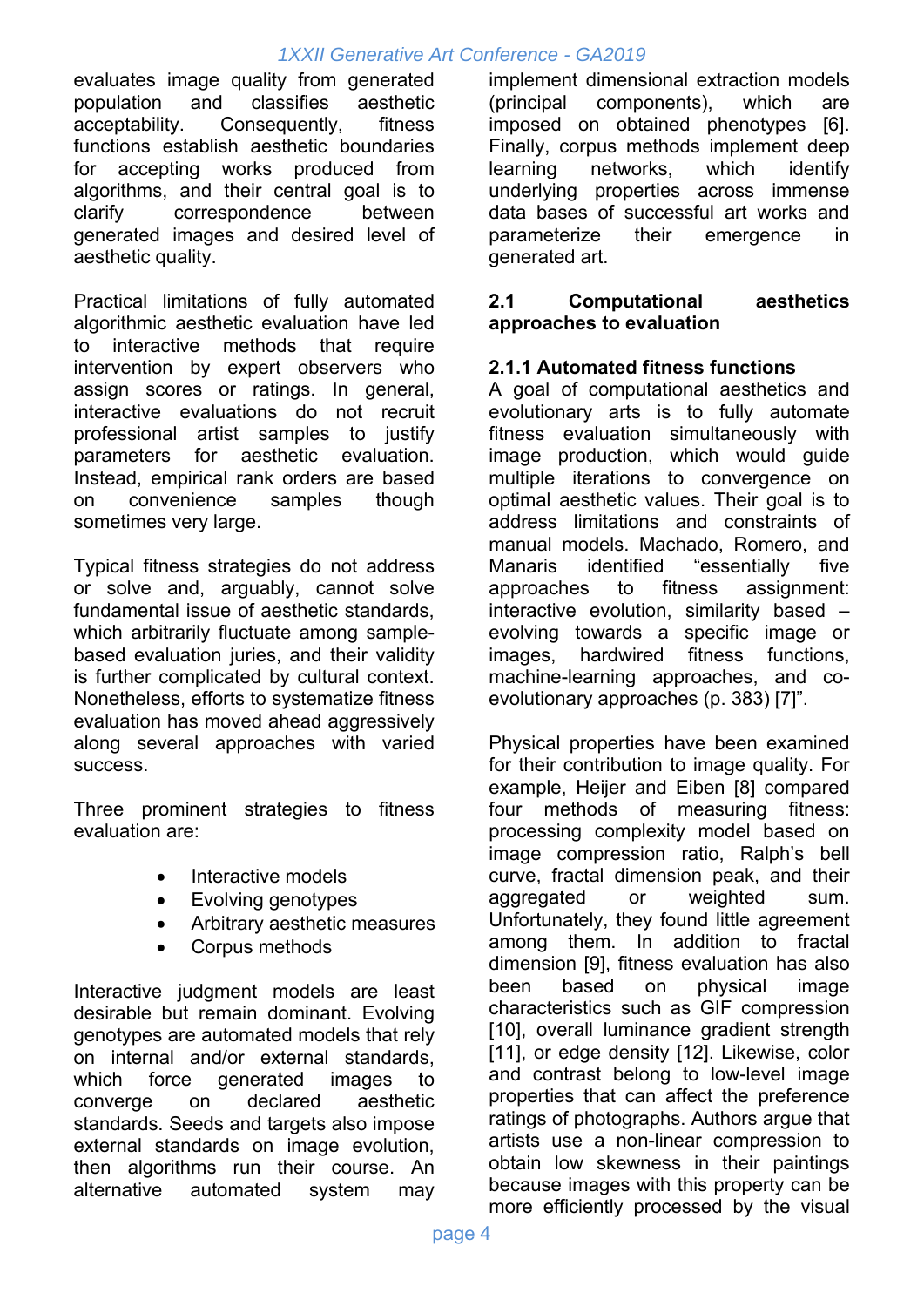system. Inconsistency of above measures have led researchers to explore insights from psychological studies of aesthetic preference, disparate as they may be.

Advances in computing hardware and methodology have accelerated attempts to integrate affective image properties based on psychological empirical studies that are known to influence human preference with physical image properties described above. This approach is expected to improve both automated and adaptive approaches to aesthetic image evaluation [13, 14]. This general effort to integrate empirical aesthetics into generative art production is now called computational aesthetics (CA). Unfortunately, literature produced by psychological empirical aesthetic studies is vast and inconsistent, arguably based on weak methods, which present substantial challenges to understanding implications for human judgements of beauty or contribution to aesthetic experience.

> Computational aesthetics" is sometimes used in the sense of describing a class of artefacts made by computers . . . we will refer to computational aesthetics only as computational models of human aesthetics [14].

#### **2.1.2 Deep learning neural networks**

An alternative approach to integrating physical and affective image properties in fitness models is automatic feature learning, which implements deep neural network methods. Central goal here is to incorporate heterogeneous inputs generated from images of authentic visual art from both global and local perspectives, then unify extracted information into a predictive model. Applications have been presented with AVA dataset [15]. A related strategy is decomposition or separation of image style and content using convolutional neural networks [16]. See also brain inspired deep networks [17].

Deep learning networks use authentic art images as a training set to identify common properties that mimic authentic images. "Even in their perceived autonomy as image creators, their ability to act autonomously is limited within a very tight statistical framework that is derived from their training data [18]." Consequently, generative aspect of this system is constrained by the training set. This issue is echoed by other researchers as well. "AI systems that are trained to extract features from curated data-sets constructed of contents produced by people are imitating properties of artefacts rather than autonomously searching for novel means of expression. This holds true for current, popular AI art systems using machine learning [18]."

Extraction of fitness models using deep learning methods forces generative arts image production to conform to an aesthetic standard that is compatible with those images in the extraction pool. When large enough, those models can claim validity but raise questions whether these powerful systems are sacrificing autonomy for expediency. In other words, implementation of deep learning algorithms creates fitness dependency on the extracted learning and imposed on the generating function [18].

#### **2.2 Challenges associated with samplebased, unstandardized, and nonvalidated fitness models**

Traditional approaches to evolutionary art fitness evaluation have relied on sometimes naïve, expedient solutions emphasizing procedural convergence. Current trend emphasizes more understanding of empirical studies of aesthetic preferences and implications for fitness evaluation [13, 14]. Yet, Lewis [19] described numerous challenges to automating fitness evaluation in visual arts (see pp. 24-26), while Johnson [14] emphasized problems presented by differences in individual preference for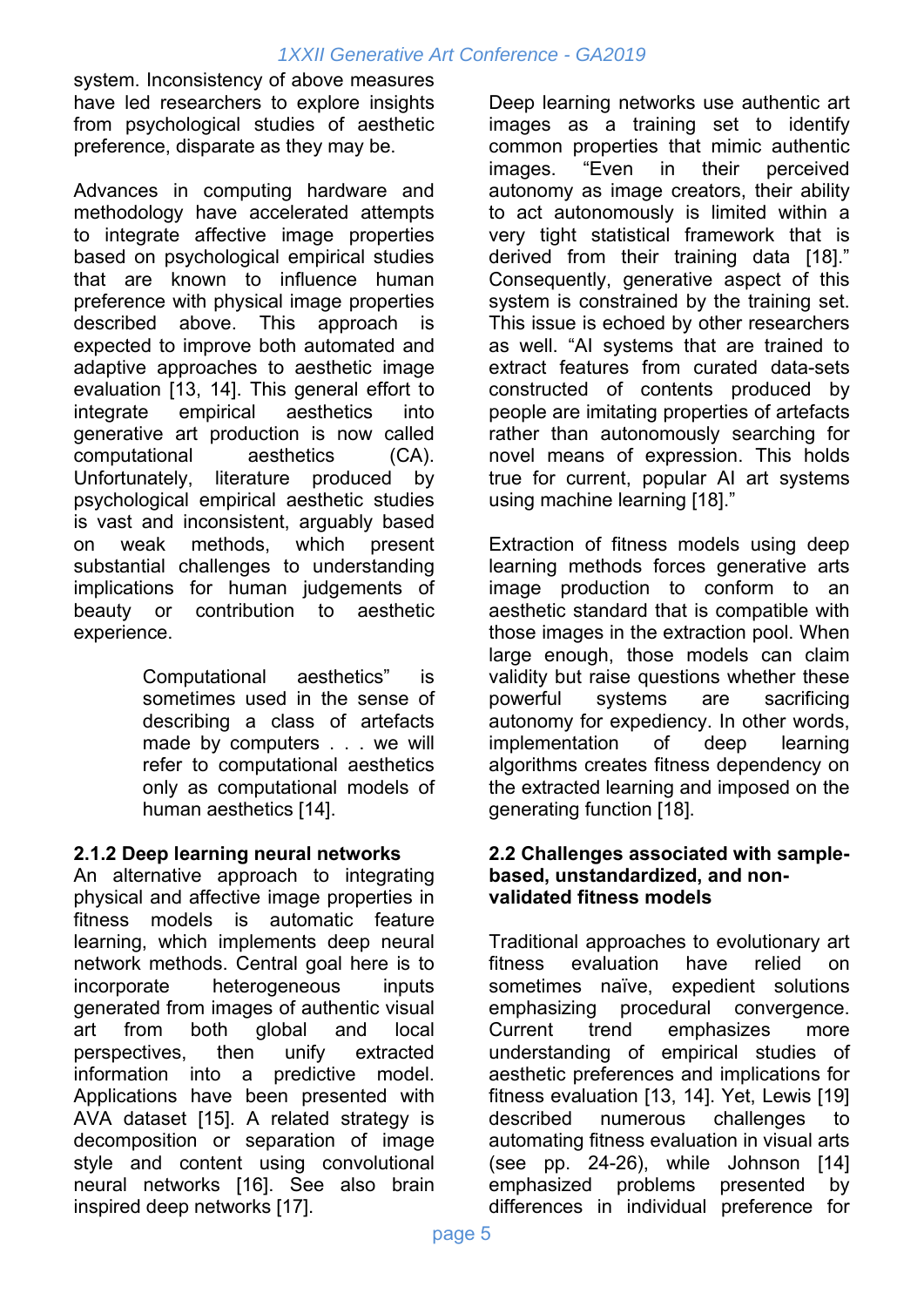image properties [20]. Not least of these challenges is long standing confusion concerning individual preference differences for affective image properties versus formal aspects of authentic artworks, which are discussed below.

#### **2.2.1 Confusion related to psychological empirical aesthetics**

While psychological studies of empirical aesthetics have increased awareness of objective image properties, which increases comprehensiveness of CA approaches to fitness, they also introduce enormous confusion. Many constructs in psychological aesthetic studies such as complexity, order, symmetry, and randomness are formulated so poorly that general trends are difficult to establish. In addition, multiple approaches to operational definitions have led to inconsistent results, and general trend of  $20<sup>th</sup>$  century empirical aesthetics is lack of consensus about chief findings. Replications are typically sparse hence objective image properties are only partially understood, and CA implementation of them have been fraught with complications. Strongest ideas coming from empirical aesthetics with useful implications are related to complexity, uniformity, symmetry, and order, as well as rule of two thirds, but they are also among most notoriously inconsistent and misused.

Complexity, for example, as objective property has been studied extensively, both in generative arts and in psychological experiments in multitude of statistical measures. Most prominent is number of visual elements in an image [21], an objective frequency of image elements, which is central to information processing models. This measure is prominently correlated with several computerized models of complexity (Zimmer's Law) [22]. Zhang [2] examined visual complexity in psychological studies versus computational complexity. Yet, complexity role in visual art differs across common preference measures and

becomes incomprehensible when integrated among sometimes vast arrays of more complicated image properties such as semantics and affective expression. Consequently, complexity is shrouded in mystery, and Martindale [23] has pointed to Berlyne's studies, which have been reported widely, but continue to befuddle researchers [24, 25]. Central issues limiting their usefulness were his method of replication and interpretation, as well as restricted population sampling.

Nonetheless, CA researchers show growing appreciation for importance of complexity and order on individual preference differences [20). Güçlütürk et al. discussed role of individual differences in clarifying function of complexity in aesthetic evaluation and emphasized need to study them further for contributions to CA, while other research have found preference for complexity and order of professional artists, as well as those identified with high visual arts aptitude to differ significantly from laypersons and non-artists [20].

CA researchers have discovered alternative measures of complexity such as image compression [26] for measuring complexity. Friedenberg and Liby [27] also discussed alternative complexity estimates such as density, number of blocks, GIF compression rate and edge length associated with perception of beauty of semirandom two-dimensional patterns. Agreement among them, however, is inconsistent, and validation studies are not typically conducted.

> These mixed results originate in variety of metrics used to estimate what is loosely called "complexity" in psychology and indeed refers to conflicting notions. We conclude that participants tend to prefer some types of complexity, but not all. These findings may help explain divergent results in the study of perceived beauty and complexity and illustrate the need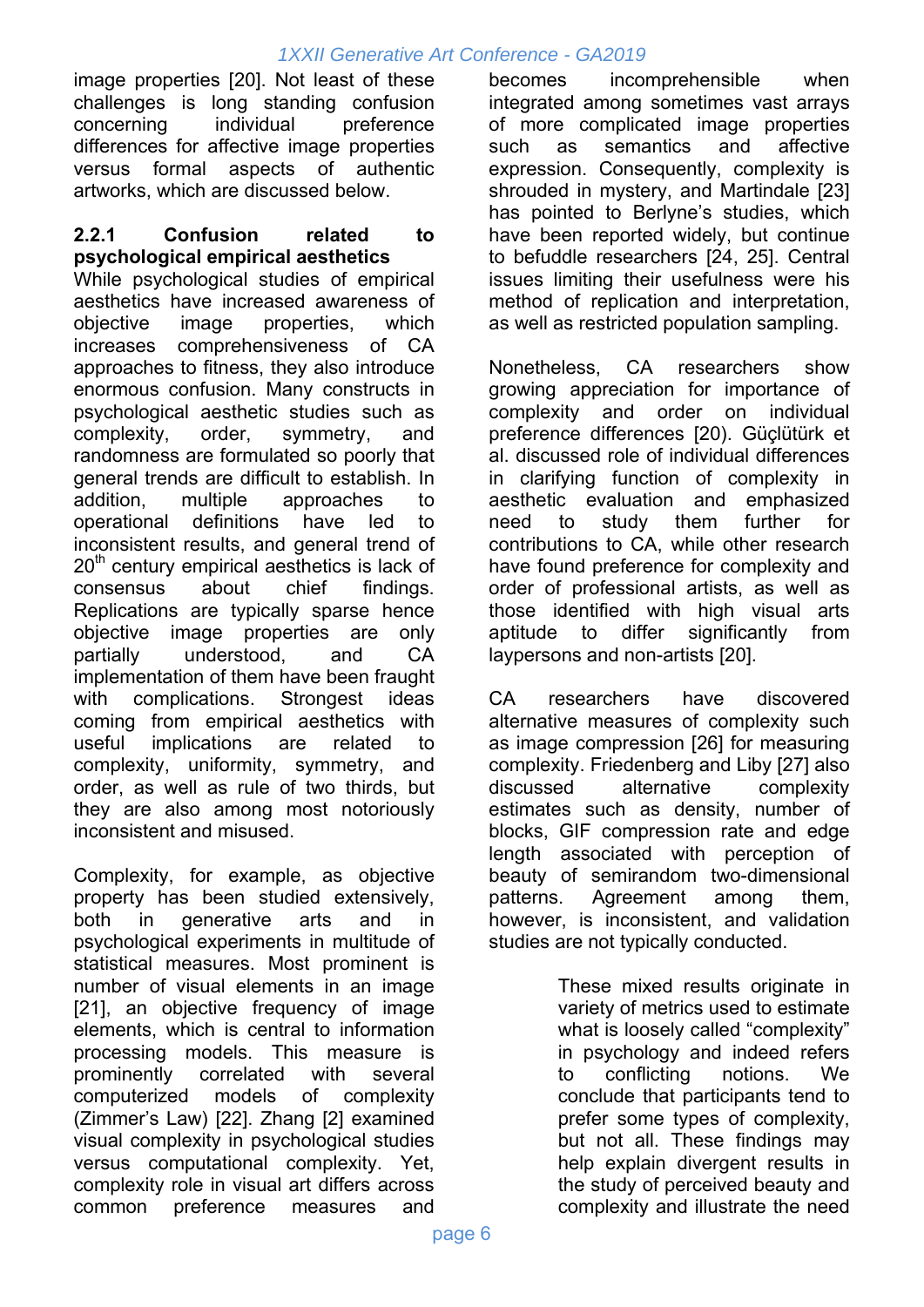to specify the notion of complexity used in psychology [28**].** 

This confusion is not limited to complexity as questions and issues also surround symmetry, order, and quantifying symmetrical complexity [29, 30]. Complicating these matters further, stochastic variability or inherent randomness of an artwork is an important determinant of aesthetic preference [31] yet is not typically included in evolutionary algorithms.

## **2.2.2 Aesthetic validity of fitness evaluations**

Among weakest aspects of fitness evaluation but receiving no attention is validation. Virtually all traditional fitness function approaches suffer from consensual scoring, which bases aesthetic standards on sample norms, however they may be defined. This approach first presented by Eysenck in 1940s is fraught with complications as sample variability ensures unstable aesthetic standards. This issue is compounded by failure to demonstrate professional artist convergence among samples. In general, undefined consensual standards are associated with unstable aesthetic standards, limited generalizability of fitness evaluations, and, ultimately, confusion about image fitness.

Other validity issues arise for studies that implement broad arrays of image features and properties without justification yet assert their function in judging aesthetic value. For example, Li and Chen examined 40 image properties and aesthetic preference without explanation of their functional role [32].

> Their connection to human aesthetic judgement is not clearly explained prior to their being employed as fitness functions. In some cases, the functions are called "measures" [18].

Brachmann and Redies [13] describe other validity issues associated with large website datasets in CA aesthetic investigations that use vast amounts of information both about images and samples. These images are typically evaluated online in an uncontrolled environment, which limits understanding their cultural context or professional composition of juries. Not surprisingly, virtually nothing is known about potential biases related to image author, popularity, reinforcement, display environment, and so on.

Cultural issues arise even when Image characteristics are implemented that have demonstrated empirical effectiveness predicting aesthetic preference such as randomness, complexity, and order. They could be instrumental during fitness evaluation, but isolated applications are problematic. In general, computational aesthetics recognizes limitations of generating images in isolation of cultural preferences [33]. Fortunately, importance of integration with artists is becoming recognized.

> Cultural contextual foundations limitations, which is related to Isolation of computational artists. In order to provide a cultural context to our agents, we propose their integration in a Hybrid Society of artists and critics, both computational and human [33].

While Lewis [19] went even further by emphasizing conflict when automated fitness algorithms are implemented without convergence of artists.

> Ultimately, how should results of automated fitness algorithms for evolutionary art be evaluated in a mixed culture of artists and computer scientists? Given two bodies of artistic images created using evolution, if knowledgeable computer scientists and computer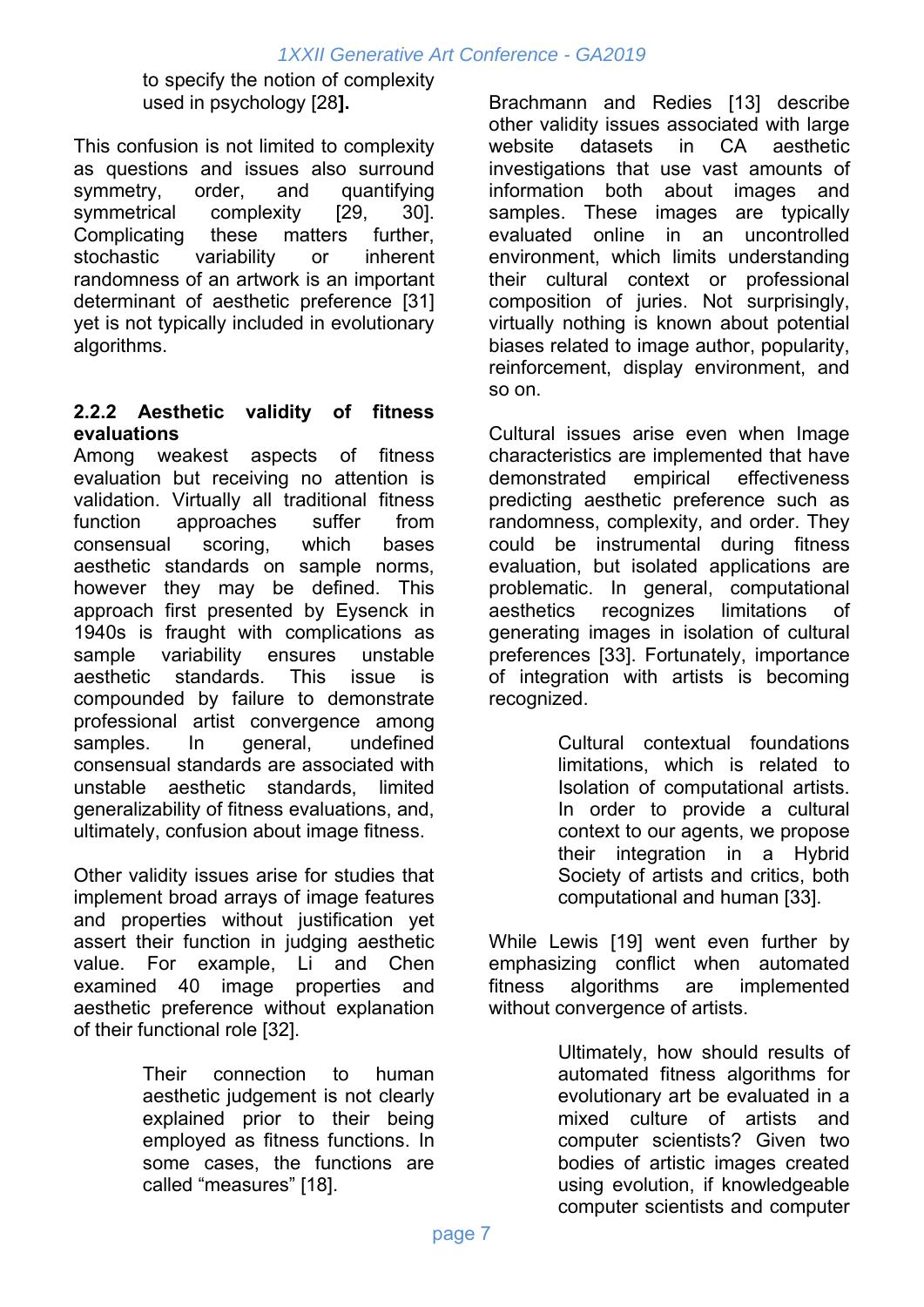artists disagree about which ones are a success and which ones are a failure, what are the mechanisms by which research proceeds? What are the criteria by which progress can be evaluated [19]?

## **3.0 Psychometrics of aesthetic value**

#### **3.1 Historical background**

Empirical measurement of aesthetic preference first appears in 19<sup>th</sup> century empirical studies Fechner conducted at Leipzig [34], which demonstrated feasibility of investigating relations between human perceptual judgments and physical dimensions. Those studies are now categorically referred to as psychophysics. Thurstone adapted Fechner's objective scaling methods in 1920s to measure human attitudes and mental abilities and suggested aesthetic applications [35, 36, 37]. Birkhoff [21] then provided mathematical foundations for an aesthetic measure, while Eysenck conducted empirical studies. Theoretical foundations for contemporary CA integration of empirical aesthetics is largely based on this body of research.

Those early quantitative methods became 20<sup>th</sup> century foundations for American mental testing movement, which elaborated and institutionalized mental measurement in education and psychology through the College Board and American Psychological Association. Equating methods presented in this report were initially part of that movement, and they were developed to systematize and justify evaluation of generated test forms across samples, as well as establish comparability of item banks. Equating methods have direct implications for establishing professionally validated fitness measures for generative visual arts. This historical development is briefly elaborated below.

#### **3.1.1 Fechner measures aesthetic preference**

Contemporary approaches to empirical aesthetics are largely an extension of Fechner's seminal 19th century psychophysics research [34]. He empirically demonstrated systematic quantitative relations between perceptual responses and variation of physical stimulation, a landmark achievement that encouraged empirical investigation of human psychological experience. Prior to Fechner, Kant had concluded human experience existed beyond methods of science and rejected possibility of psychology ever becoming an empirical science.

Fechner's psychophysical methods involved study participants comparing physical specimen and rank ordering their weight differences, and he portrayed correspondence between perceptual judgments and physical stimuli with a mathematical function. Then he demonstrated group values conformed to a normal distribution with reproducible properties of mean and variance, and he asserted their standard deviation represents a just noticeable difference (JND). His approach inspired interest in experimental psychology and virtually all contemporary scaling methods are derived from his original insights.

# **3.1.2 Early 20<sup>th</sup> century**

Thurstone would establish important measurement foundations in 1920s when he developed objective methods for scaling test items [35, 36, 37] adapting Fechner`s methods measuring perceptual judgments. Thurstone in turn used JND to establish a scaling unit for measuring attitudes and opinions, then later mental abilities and achievement. His scaling structure would be elaborated to judgments about aesthetic stimuli. In 1933, Birkhoff [21] presented a mathematical formulation for aesthetic value based on proportional relation between complexity and order. Aesthetic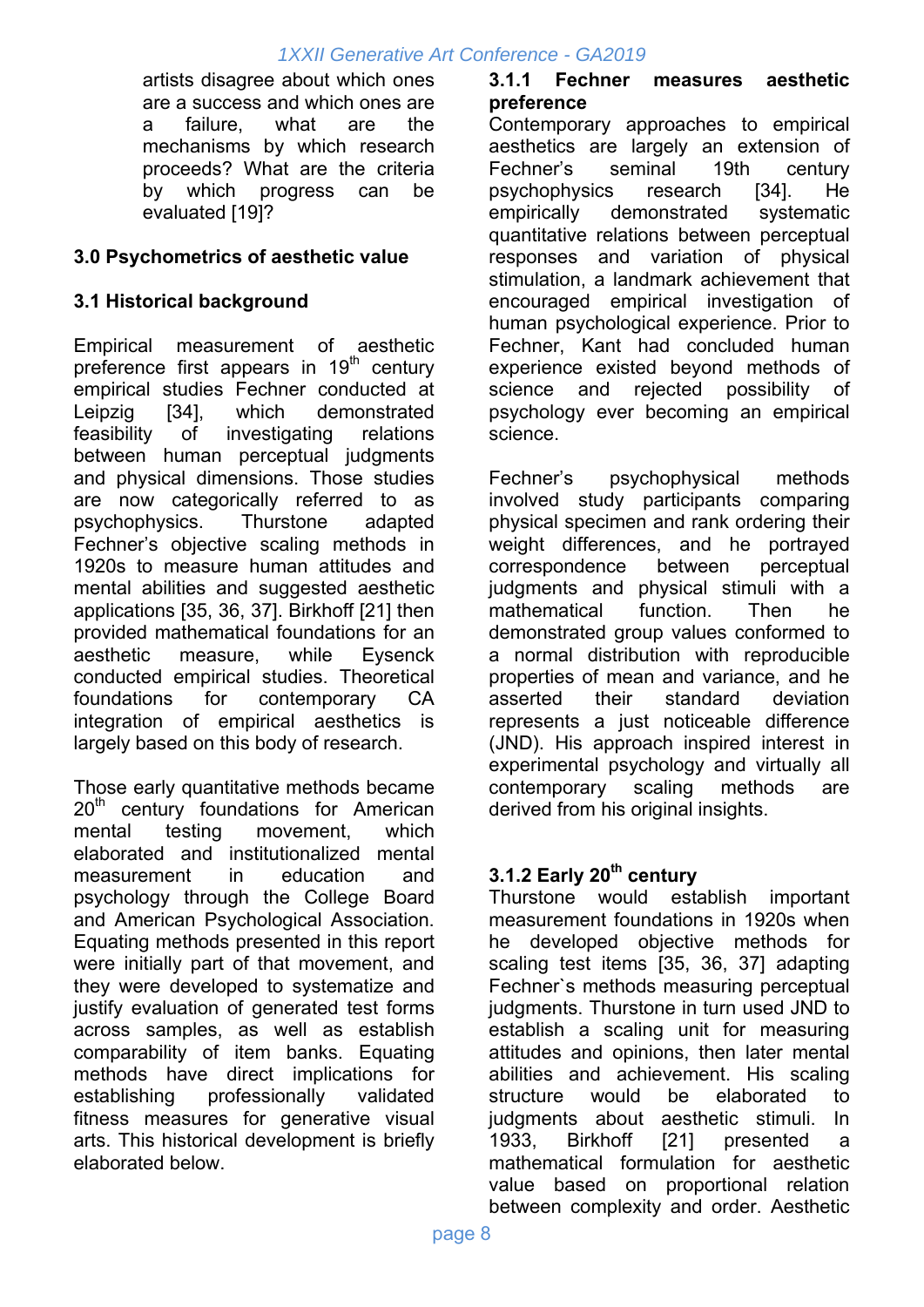measure increases, as complexity increases relative to order. He proposed two image characteristics, complexity and order, are functionally related to visual preference in following model:

Aesthetic measure = O/C

where M is an artistic measure that is a function of order and complexity. Practical interpretation is artistic value of any image is always greatest when order is maximized relative to complexity. At any level of complexity, an increase in order will increase overall aesthetic value.

Unlike many early scientific assertions, additional studies have corroborated this relation between complexity and order, which remains central in contemporary aesthetic theories. However, complexity measurement has become a contentious issue and social researchers have unsuccessfully sought alternative operational definitions that do not rely on Birkoff's insights of information density.

#### **3.1.3 Eysenck**

Eysenck extended Birkhoff's approach to aesthetic measure in several ways [38, 39, 40]. First, he factor-analyzed

preference judgments for polygons and identified prominent type factors, which led to recognition of individual preference differences. T- and K-factors have received attention in subsequent empirical studies.

Eysenck's aesthetic measure formula from his published table below is (see Figure 1):

$$
M = 20X_1 + 24X_2 + 8X_3 + 7X_4 + 5X_5 + 3X_6 + 3X_7 +
$$
  
+ 3X\_7 +  

$$
2X_8 + IX_9 - 2X_{10} - 8X_{11} - 15X_{12}.
$$

Eysenck's general aesthetic factor or Tfactor was eventually formulated into Visual Aesthetic Sensitivity Test (VAST). Unfortunately, VAST suffered from unreliability, then later failed validation by professional artists [41]. Contemporary efforts to resuscitate VAST have been largely unsuccessful [42]. Among Eysenck's discovery of aesthetic types, he found support for aesthetic judgment aptitude, a culturally transcendent construct.

**Basis of Judgment** 

Coefficient of contingency

| $(x_1)$    |  |
|------------|--|
| $(x_2)$    |  |
| $(x_3)$    |  |
| $(x_4)$    |  |
| $(x_3)$    |  |
| $(x_6)$    |  |
| $(x_7)$    |  |
| $(x_8)$    |  |
| $(x_9)$    |  |
| $(x_{10})$ |  |
| $(x_{11})$ |  |
| $(X_{12})$ |  |

 Figure 1. Reproduced from Eysenck, 1941, Table 1, p. 89 [39].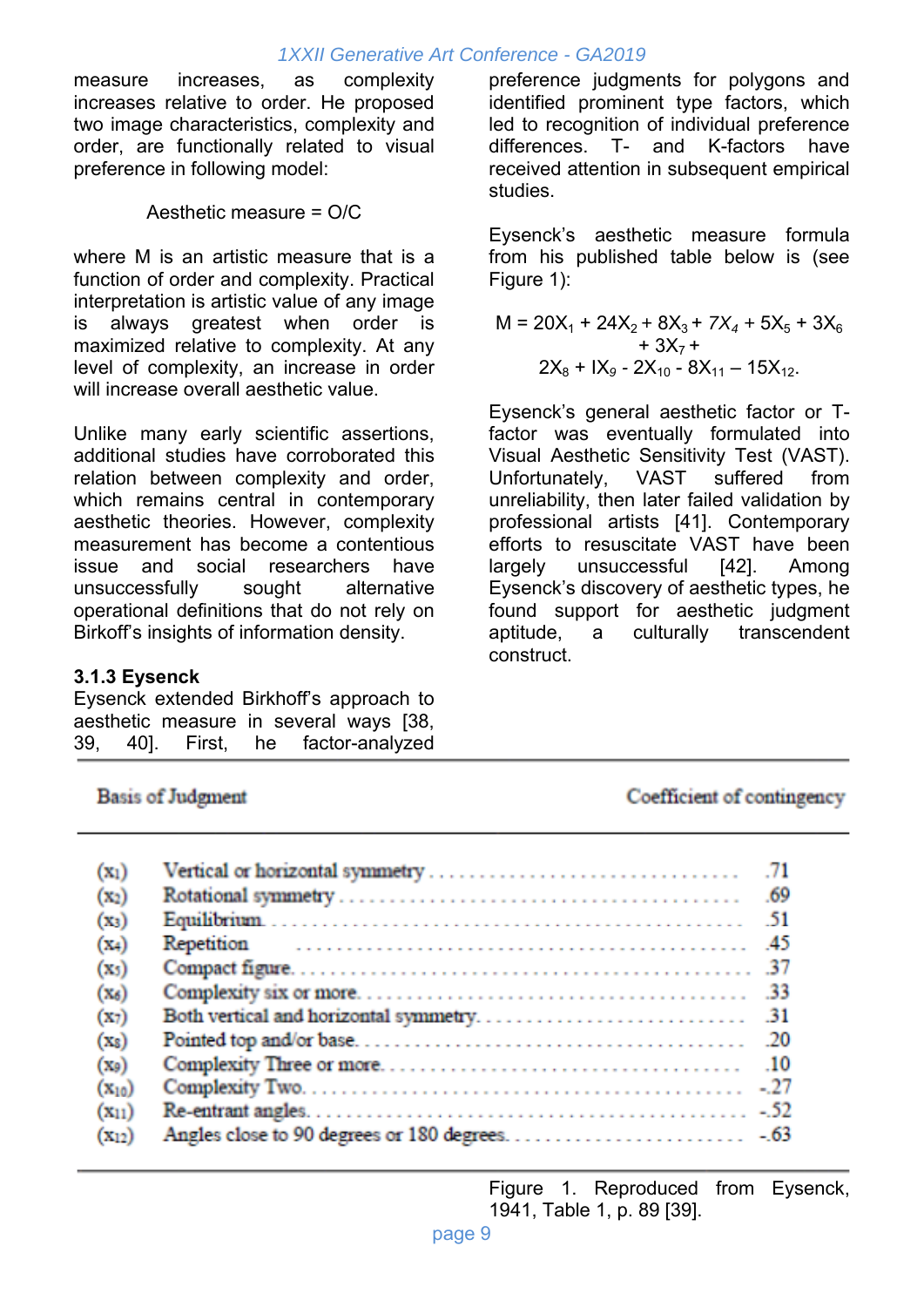#### **3.2 Contemporary aesthetic measurement advances**

#### **3.2.1 Information processing approaches of Shannon and Moles**

Psychologists broadly agree visual stimuli consist of varied information sources that influence visual preference in some cumulative manner. Moreover, viewers are believed to extract information during image scanning and relay it to specialized neuron receptors where neurological processing reassembles a meaningful gestalt or percept. A key mechanism in this process is image decomposition during perception. Information theory is based on several principles of extraction 0riginally proposed by Shannon [43]. Uncertainty, amount of information, as well as information transmission and organization govern information in visual images, which have found broad commercial and scientific implications.

In the simplest application to aesthetics, Platt [44] proposed hierarchically organizing aesthetic information into discrete formal and stylistic levels, while Moles [45] proposed a more complex system that separates formal structural components of an image from independent semantic components that simultaneously superimpose meaning on comprehension during perception. He emphasized that "each level conveys its own unique message and possesses specific rules of organization [45]." His primary interest in semantic information represents systematic influence imposed by socially constructed entities such as religious, governmental, and educational institutions on visual art. Finally, Berlyne proposed expressive and syntactic levels [46, 47]. Expressive level transmits some personal aspect of artist, while syntactic information is physical configuration of visual elements in an object or pattern.

Information theory developments contributed considerable insight into understanding impact of aesthetic images on visual preference. Identification of discrete components and their systematic processing has also led to insights about hierarchical knowledge systems and facilitated understanding of efficient methods for transmitting visual information. Developmental studies have pointed to human individual differences that mediate responses to aesthetic information.

#### **3.2.2 Contribution of statistical models to aesthetic measurement**

By mid-20 $<sup>th</sup>$  century, significant advances</sup> in statistical methods led to nonphysical (social) measurement models that eliminated troubling deficiencies of ordinal scores for quantifying human perceptual responses, which included attitudes, preferences, and opinions. In general, ordinal methods lack equal interval scale structures, and unit of measurement is unknown. Prominent among these advances were Rasch models [48], a probabilistic approach from logistic regression for transforming scores and ratings into objective, linear measures. However, unlike logistic regression, Rasch model estimation is not dependent on populations or specific samples, hence they provide quasi-absolute measures. Then Fischer introduced Linear Logistic Test Models [49], which permitted investigating hierarchal cognitive components underlying responses to items [49].

Statistical measurement models provided analytical frameworks for stochastic factors underlying preference for aesthetic images [31] and together with information theory led to test models such as Visual Designs Test [50] that became highly effective for visual arts aptitude evaluation. Validity of these advances for aesthetic theory only became clear with investigations of larger sample professional artist samples [51].

#### **3.2.3 Common item equating**

Paralleling  $20<sup>th</sup>$  century aesthetic measurement advances, large scale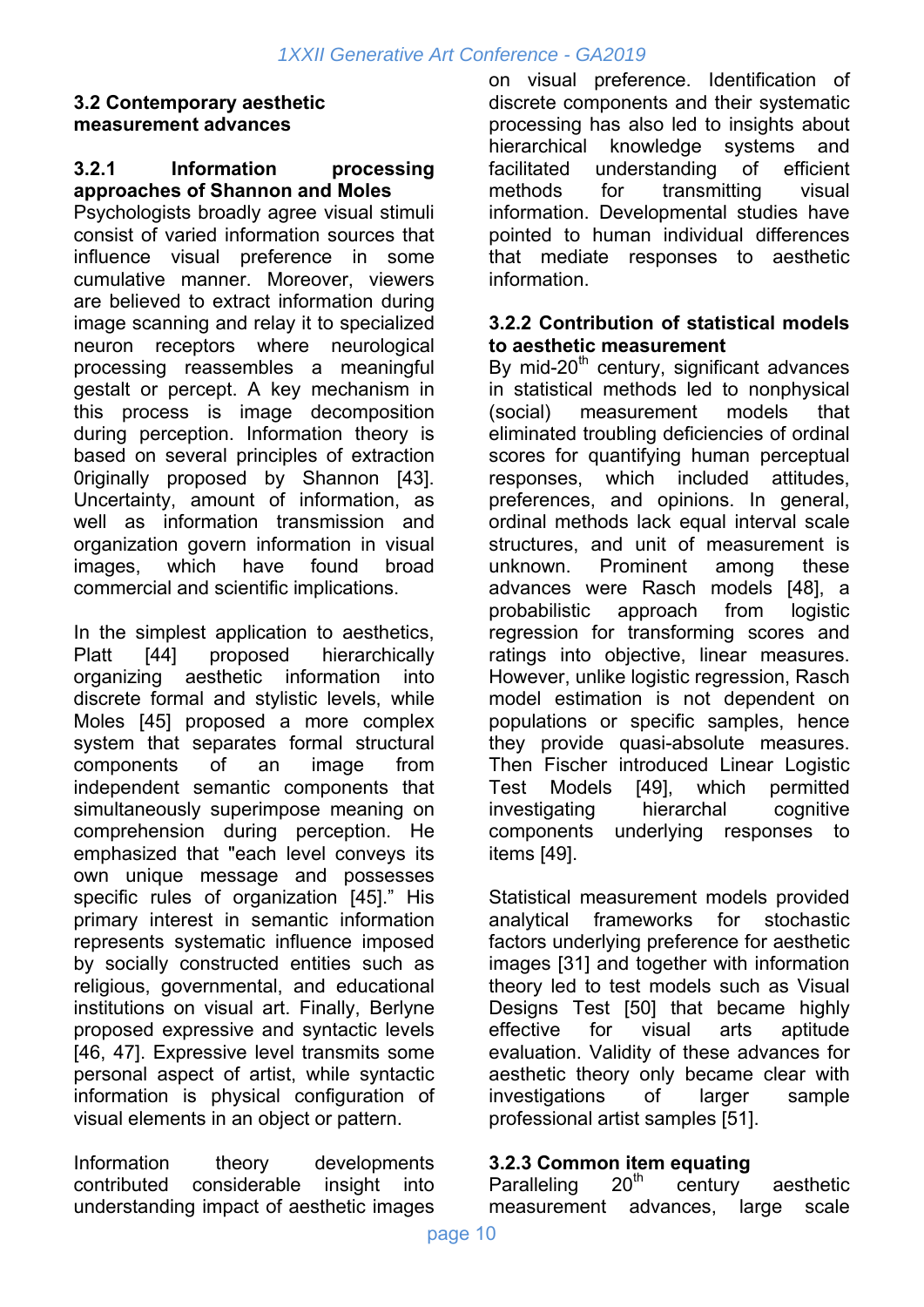mental ability and college placement testing were being developed by American College Board. Practical needs to demonstrate comparability of multiple test forms with many multiple-choice test items led to scale equating methods [48, 52]. In addition, frequent testing required generating constantly new test items but maintaining qualitative properties such as difficulty across examination forms.

Today, common item equating is implemented world-wide for educational measurement, as well as professional licensure and certification to link item pools and disparate samples onto a common real number scale. Rasch models are widely popular for transforming ordinal item difficulty and person ability values to a common scale, and they have desirable properties of sufficiency, separability, simultaneous conjoint additivity, and specific objectivity. In addition, Rasch models are ontologically strong statistical models, which contribute to valid statistical invariance.

This report demonstrates that psychometric scaling methods can be adapted to evaluate aesthetic quality of visual images and are directly relevant to fitness evaluation in generative art. Figure 2 presents basic paradigm for item equating showing unique forms (image runs) being linked to an overarching dimension of common items.



Figure 2. Schematic of horizontal common item equating procedure [48].

In general, items are first parameterized to identify locations on a linear scale, which establishes an explicit unit of measure. A subset of items is identified on this scale structure, and their aggregation functions as scaling constant for linking any other item pool sharing this subset to this structure. Ideally, linking items are embedded across qualitative content of evaluation dimension. See published applications of equating methods to automatically generated figural test items [53, 54, 55].

#### **3.2.4 Adaptation of psychometric scale equating to generative art**

Selection of optimal images during evolutionary art production is a challenge to contemporary generative arts. Consequently, an equating method validated by professional artists, which articulated an objective standard would be highly useful for identifying image fitness. as well as maintaining image quality across samples and algorithms.

In this research, images were submitted to a large sample of professional artists for judgment, and their ordinal scores or ratings, as well as image code specification were transformed to interval logits. After linear parameterization, this artistically validated dimension is an absolute aesthetic standard that can be imposed on future image production runs. It addresses need to identify correspondence between generated images and an aesthetic standard that remains constant across applications.

Methods implemented in this research follow several procedural steps. First, an abstract aesthetic dimension defined by professional artist preferences was constructed to establish an overall evaluation framework with explicit numerical values. This step would require collecting ratings for common images, then inferring statistical values for their locations on an evaluation dimension. Once established, this framework can be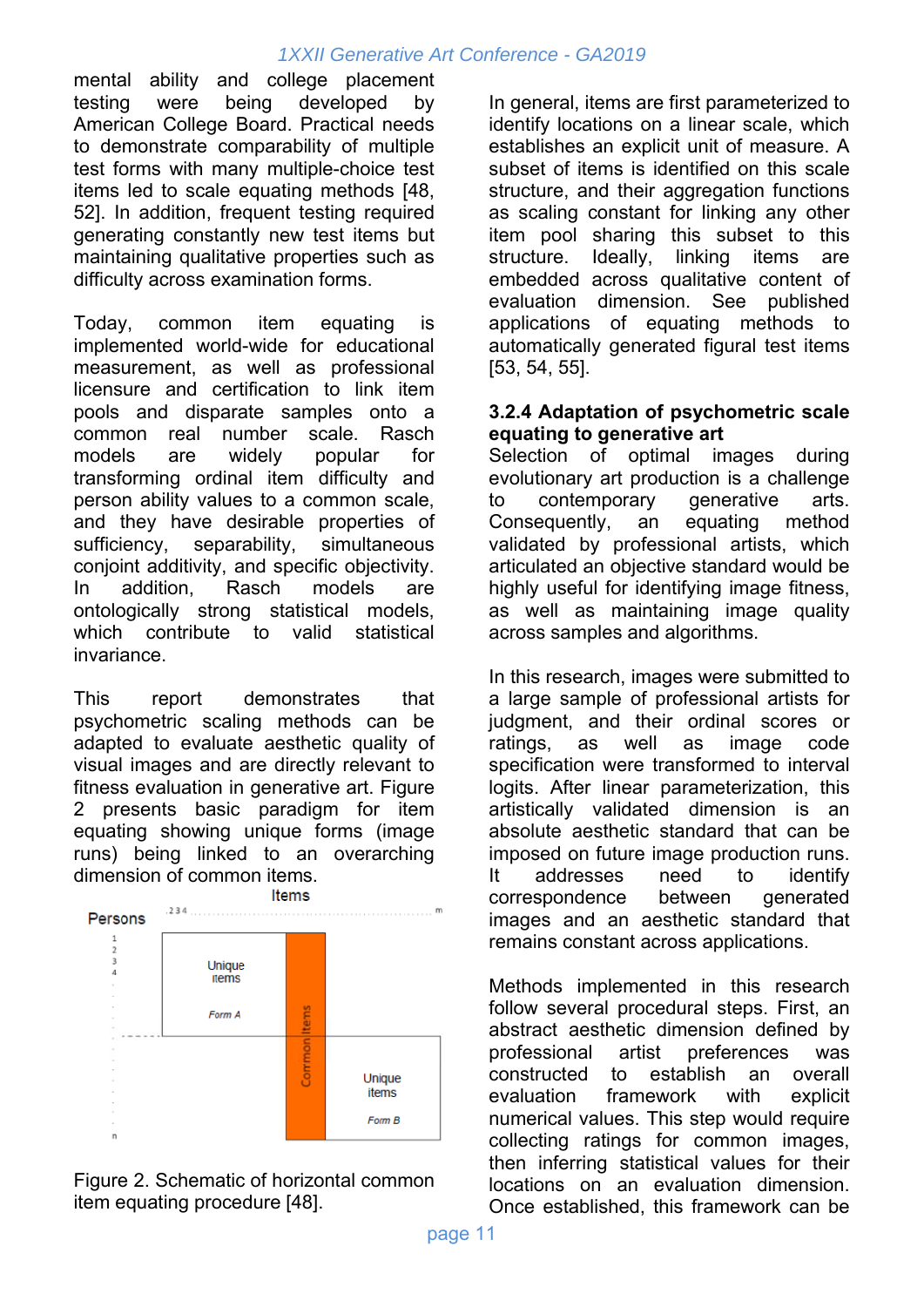extended with additional images, though central core of common items defines an invariant operational construct. Successive evolutionary image streams can be compared, and it maintains aesthetic values independently of specific jury samples. By its independent nature, this aesthetic standard mimic expectation of a fully automated fitness function. Images from multiple generation runs can be compared to qualitative categories on this framework. Depending on the generating algorithm, it may require a small subset of items be embedded in every image group evaluated.

# **4.0 Method**

# **4.1 Sample**

This report presents results from published research [54]. The sample is 462 examinees from Johnson O'Connor Research Foundation (JOCRF) testing offices in Boston, New York, Chicago, and Dallas. Examinees were paying clients of JOCRF's aptitude-assessment service and consisted of 215 males and 247 females, predominantly white (95%), upper-middle-class, and college-educated or college-bound roughly between 15 and 40 years of age.

# **4.2 Generative image production**

#### **4.2.1 Stochastic aesthetic components and algorithm**

Image algorithm and production were described in prior research [53, 55]. In general, Birkhof's order-complexity ratio was invoked to establish a theoretical perspective on image development, which was implemented with a stochastic Mole-Shannon information function developed to manipulate order and complexity components independently. In this report, generated images were first validated by professional artists using rating scales, which established an aesthetic ordering of images.

Validation of evaluation dimension In this research was conducted with a heterogeneous sample of sixty-six professional artists recruited from New York City, Chicago, San Francisco, and Dallas, Texas. Professional artists were selected after meeting inclusion criteria, which included documented history of juried awards, prizes, and commissions, working fulltime for more than five years, and evidence of formal visual arts training. Style and media were diverse as artists represented broad range of professional expertise including painters in various media, graphic artists, sculptors, photographers, architects, and so on. They provided preference judgments to presented image pairs, which were theoretically scored (0/1) where complexity was keyed correct, and their responses were transformed to an interval logit scale for dichotomously scored items.

# **4.2.3 Image equating**

Sample-dependent ratings described above, however, provide only limited foundations for an objective aesthetic dimension. Consequently, ratings were transformed to linear (equal interval) logits with absolute values, objective properties, and explicit estimate of reliability with a Rasch model. Then specification codes were identified for image locations (logits), and those scale values functioned as objective weights. Key step here was to transfer image weight to item specification code, which then functions as common item in future comparisons. Any future image generations, as well as those from modified algorithms can be evaluated on this fitness dimension without additional jury implementation. Parameterized specification codes link generated images to the evaluation dimension. In general, this overall obtained aesthetic dimension is useful for comparing aesthetic differences among separate image runs on a common scale. Applications are presented here of automatic item generation, as well as results from "seeding" figurative images with aesthetically scaled item codes rendered

#### **4.2.2 Professional artist validation**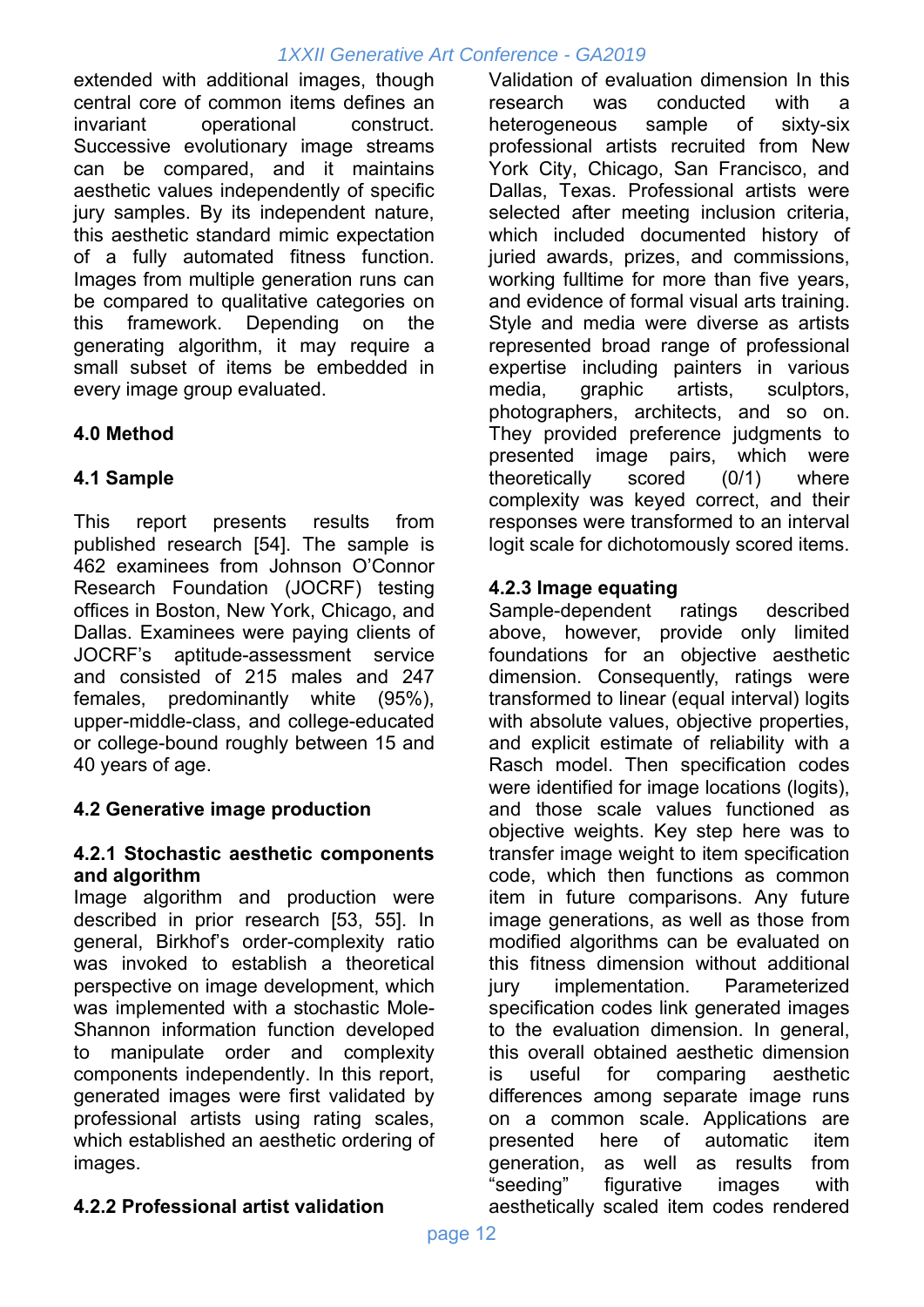by an interactive artist.

Both generated images and seeded paintings were equated with linking codes selected from the evaluation dimension. A scaling constant from generated images was computed to align authentic paintings on the evaluation framework.

An overview of steps implemented to equate horizontal image runs:

- Initially, image difficulty order established by professional artists was transformed to logit values. This hierarchy established a validated evaluation dimension.
- Anchor images with specification codes were selected from evaluation dimension for equating and their aggregation established an equating constant.
- New images were generated.
- Scaling constant was added to new item pool for fitness calibration.
- Location of new items on evaluation dimension was computed based on specification codes defined previously by professional artist sample.

Figure 3 presents an elaboration of this procedure where image specification codes were selected to seed figurative paintings. In this schematic, paintings were first seeded with codes from evaluation dimension then rendered by interactive artist. Phenotype will change on multiple runs, and their location on evaluation dimension was inferred from original professional artist calibration.

#### **4.3 Procedure**

Generative algorithm automatically produced rule-based images that systematically varied along two dimensions, complexity and redundancy. Professional artists viewed image pairs, which were scored for conformity to theoretical model. Then rank order was transformed to logits.

Image seeds were selected after initial image equating. Image syntax in several historical Western styles were interactively `seeded` with proportions generated by the algorithm, then artist rendered. Preferences for the paintings were compared to a local sample then were equated to the evaluation dimension originally validated by professional artists using common item equating methods.



Figure 3. Interactive evolution of figurative images from "seeded" image codes. Schematic describing evolution of figurative images after "seeding". While images shift on multiple runs, and their location is inferred from original professional artist calibration of image specification. Specifications emulated Birkoff's order-complexity ratio variations implemented with a stochastic Mole-Shannon information function.

#### **5.0 Results**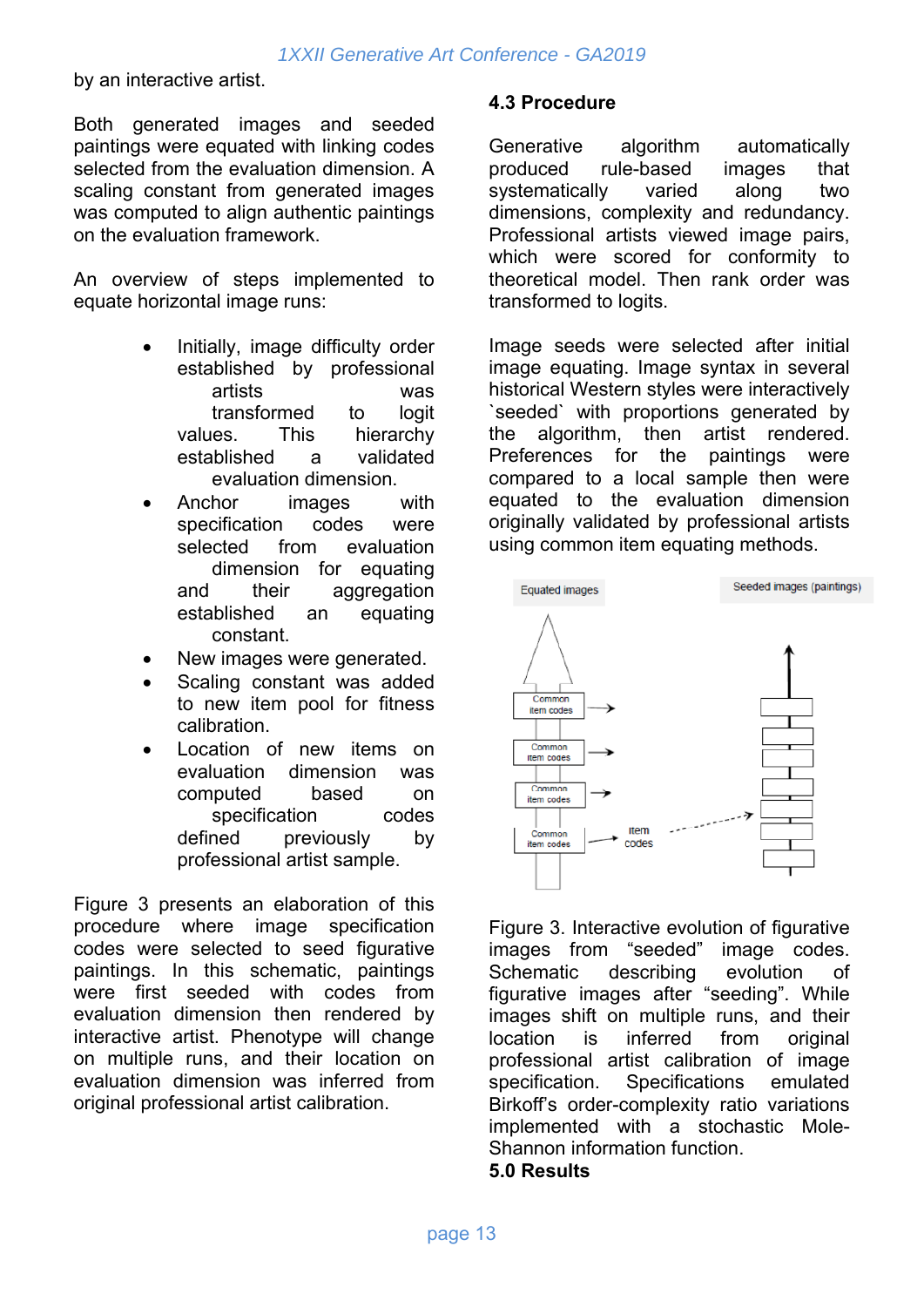Statistical analysis found complexity and redundancy in generated images accounting for 80 percent of preference variance. Figure 4 shows local preference ratings after equating to a professional artist standard, which provides uniform fitness values across multiple samples.

Figure 5 presents figurative paintings after "seeding" with images codes. While phenotypic images with identical specification will unexpectedly differ on multiple runs, their inferred stochastic locations on the evaluation dimension are fixed by empirical estimation based on original professional artist judgments.

## **6.0 Discussion**

Professional artist validation model implemented here established scaffolding for a hierarchy of multi-components that accommodates image information layers. This structure can be elaborated with additional information from successive image samples. Large image samples can be equated using small sample subsets, which provide empirical values that are easily equated to the image superstructure.

Generative algorithm was validated by professional artists. Common item equating implementing Rasch logits was adapted to link local images to a standardized professional artist scale Strategy implemented in this research applied principles of aesthetic theory from empirical studies to develop a generative algorithm, and validation of an aesthetic evaluation dimension, then migration of image codes to figurative paintings. Foundations presented by complexity and order provided important insights into constructing an aesthetically valid and objective fitness evaluation.

An expedient alternative to methods presented here could implement deep learning statistical methods with a large image data base to extract features associated with aesthetic preference.

Unfortunately, this approach leads to consensus scoring and ultimately ignores individual differences. Moreover, what kind of art is it? Deep learning imposes a normative standard based on computational averages to establish an arbitrary standard of aesthetic judgment. It essentially continues a separation between what laypersons and artists prefer. Not really any different from traditional dichotomy between artists and laypersons except artists are eliminated from art making and evaluation. This philosophical approach is taking visual art in a direction that is oblivious of individual differences and assumes aesthetic standards without artists. General issue of fitness evaluation for generative algorithms faces several conflicting issues.

- Contemporary cultural valuation emphasizes aesthetic novelty.
- Image properties related to semantics, expression, affective qualities, and thematic content currently not well modeled during fitness evaluation.
- Empirical aesthetic theory relies primarily on formal properties.
- Automated approaches are insensitive to skillful art production.
- Individual differences are not addressed during fitness evaluation.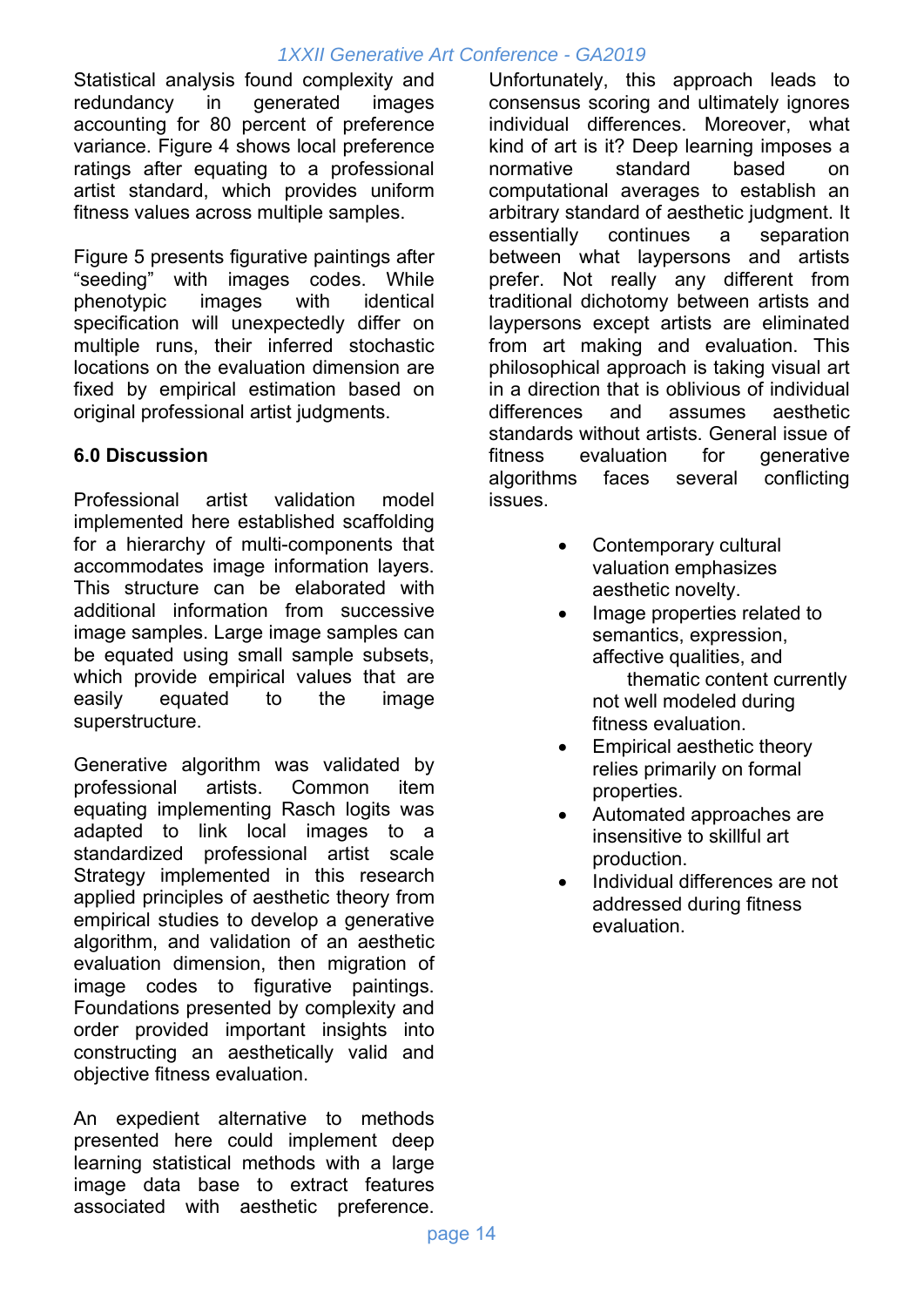

Figure 4. Local samples equated to an absolute aesthetic standard.  $(N=462)$ .

Despite obvious conceptual relevance, historical approaches in the empirical aesthetic tradition have not contributed substantially to improving fitness functions in computational aesthetics.

> The most direct way to do this is via aesthetic *measure*. That is, the fitness function directly enacts some algorithmic method of scoring or ranking the aesthetic value of a specific work. This fits particularly well with aesthetic theories based around form—we will see that this is the dominant theory there too; much of the experimental work in this area explores correlations between formal aspects of visual images and the

viewer's aesthetic or affective responses [56].

#### **6.1 Practical implications**

Fitness function based on diverse professional artists can be approximated for evolutionary art generated from small local samples. Using common item equating methods, diverse samples can be compared on a common aesthetic value framework without organizing separate evaluations.

Currently, fitness requires artist intervention. However, evaluation based on professional artists' preference that is abstracted in a mathematical scale provides an objective standard. Multiple image runs can be compared to it, and optimal images automatically selected. In addition, the initial algorithm can be changed to include properties, and those mutant images can also be compared to the professional artist standard automatically. In other words, images are evaluated individually hence not dependent on specific algorithms.

#### **6.2 Future research**

This report is only intended to introduce image equating and evaluation implementing psychometric methods to generative arts. Additional studies are needed to clarify specific adaptations that might make common item equating and psychometrics, in general, useful to fitness evaluation.

# **7.0 Conclusions**

These results show plausibility of applying psychometric scaling methods to generative art and specifically computational aesthetic approaches that produce autonomous image runs and need an efficient and valid method of trimming lower aesthetic tails of these image distributions. Multiple thresholds can be identified on the standard, and their statistical parameters compared across samples. Moreover, this fitness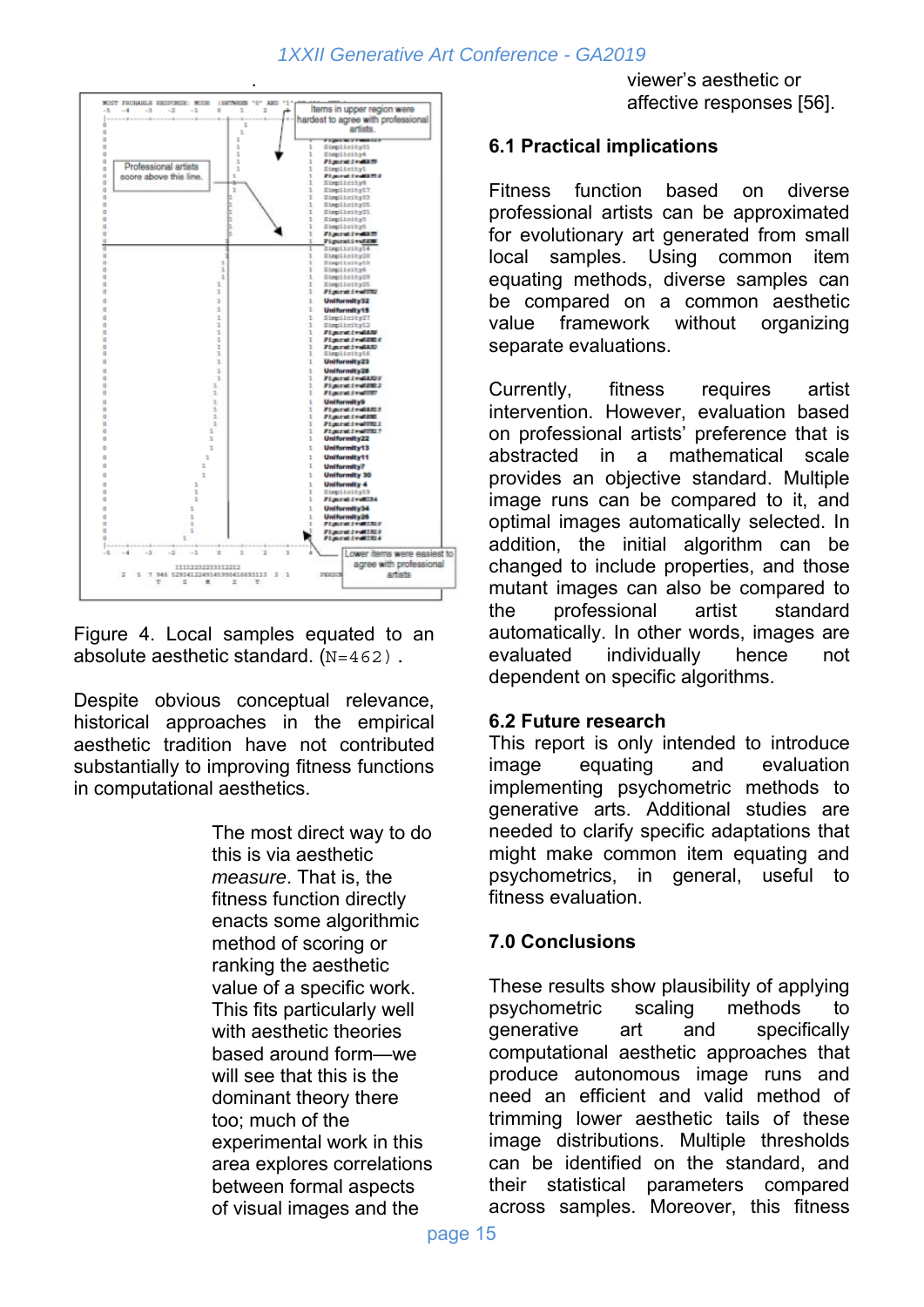framework could be implemented during image generation to guide item evolution.



 $14-A$ 



 $14 - B$ 





Figure 5. Seeded figurative paintings





 $13-A$ 





 $15-A$ 



 $15-B$ 





Figure 5. Seeded figurative painting (continued)

#### **8.0 References**

[1] Noll, A. M. (1966). Human or machine: A subjective comparison of Piet Mondrian's "Composition with Lines" (1917) and a computer-generated picture. *The Psychological Record*, *16*(1), 1-10.

[2] Zhang, K., Harrell, S., & Ji, X. (2012). Computational aesthetics: on the complexity of computer-generated paintings. *Leonardo*, *45*(3), 243-248.

[3] Zhang, K., & Yu, J. (2016). Generation of Kandinsky art. *Leonardo*, *49*(1), 48-54.

[4] Machado, P., & Cardoso, A. (2002). All the truth about NEvAr. *Applied Intelligence*, *16*(2), 101-118.

[5] Todd, Peter M., and Gregory M. Werner. 1998. "Frankensteinian Methods for

Evolutionary Music Composition." In *Musical Networks: Parallel Distributed Perception* 

*and Performance*, edited by Niall Griffith & Peter M. Todd. Cambridge, MA: The MIT Press.

[6] Pei, Y. (2017). Principal component selection using interactive evolutionary computation. *The Journal of Supercomputing*, *73*(7), 3002-3020.

[7] Machado, P., Romero, J., & Manaris, B. (2008). Experiments in computational aesthetics. In *The art of artificial evolution* (pp. 381-415). Berlin, Heidelberg: Springer.

[8] den Heijer, E., & Eiben, A. E. (2010, April). Comparing aesthetic measures for evolutionary art. In *European Conference on the Applications of Evolutionary Computation* (pp. 311-320). Berlin, Heidelberg: Springer.

[9] Mureika, J. R. (2005). Fractal dimensions in perceptual color space: a comparison study using Jackson Pollock's art. *Chaos: An Interdisciplinary Journal of Nonlinear Science*, *15*(4), 043702.

[10] Forsythe, A., Nadal, M., Sheehy, N., Cela-Conde, C. J., & Sawey, M. (2011). Predicting beauty: fractal dimension and visual complexity in art. *British Journal of Psychology*, *102*(1), 49-70.

[11] Braun, J., Amirshahi, S. A., Denzler, J., & Redies, C. (2013). Statistical image properties of print advertisements, visual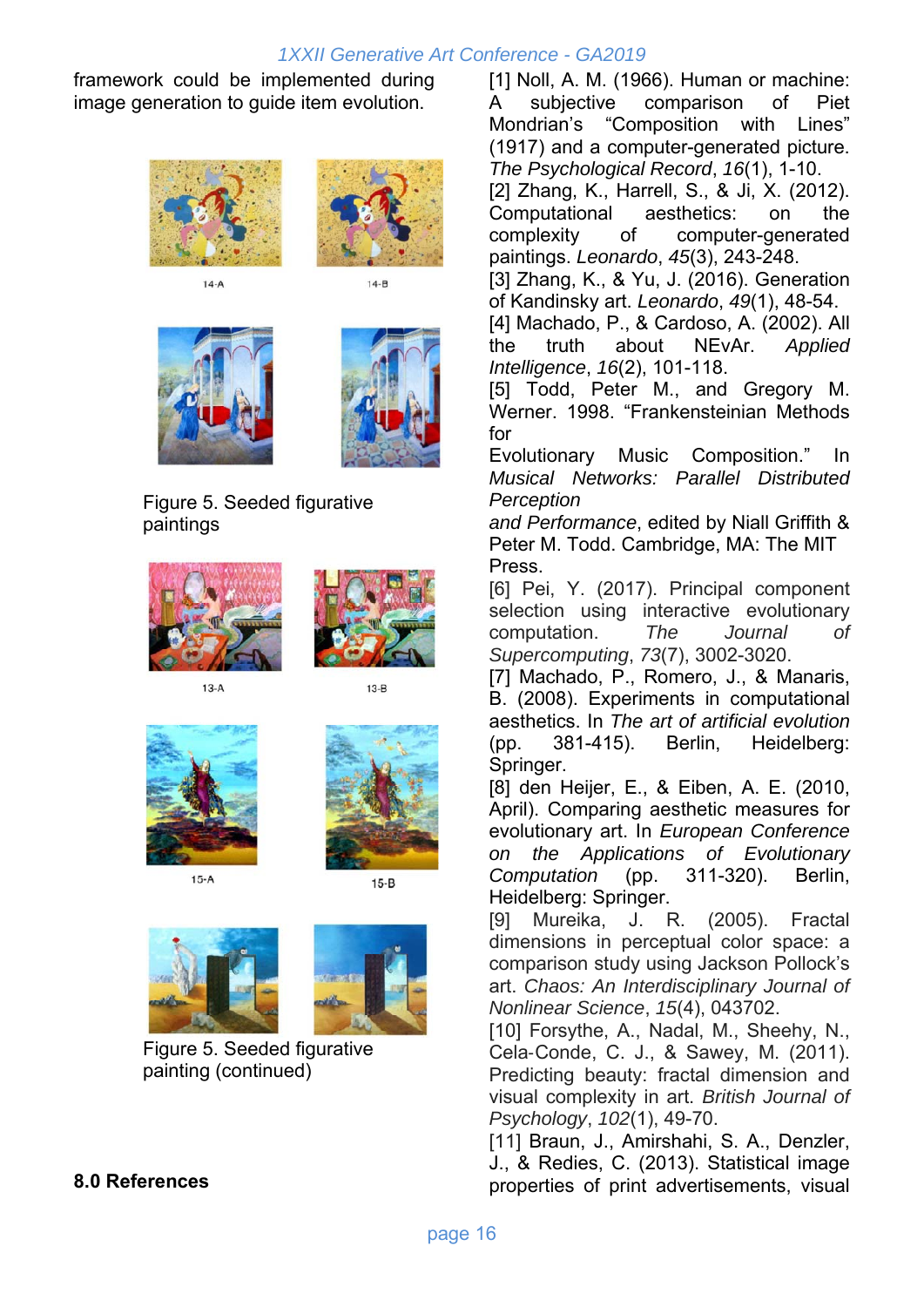artworks and images of architecture. *Frontiers in Psychology*, *4*, 808.

[12] Redies, C., Brachmann, A., & Wagemans, J. (2017). High entropy of edge orientations characterizes visual artworks from diverse cultural backgrounds. *Vision research*, *133*, 130- 144.

[13] Brachmann, A., & Redies, C. (2017). Computational and experimental approaches to visual aesthetics. *Frontiers in computational neuroscience*, *11*, 102.

[14] Johnson, C. G., McCormack, J., Santos, I., & Romero, J. (2019). Understanding Aesthetics and Fitness Measures in Evolutionary Art Systems. *Complexity*, 1-14.

[15] Lu, X., Lin, Z., Jin, H., Yang, J., & Wang, J. Z. (2014, November). Rapid: Rating pictorial aesthetics using deep learning. In *Proceedings of the 22nd ACM international Conference on Multimedia* (pp. 457-466). ACM.

[16] Gatys, L. A., Ecker, A. S., & Bethge, M. (2016). Image style transfer using convolutional neural networks. In *Proceedings of the IEEE conference on computer vision and pattern recognition* (pp. 2414-2423).

[17] Wang, Z., Chang, S., Dolcos, F., Beck, D., Liu, D., & Huang, T. S. (2016). Brain-inspired deep networks for image aesthetics assessment. *arXiv preprint arXiv:1601.04155*.

[18] McCormack, J., Gifford, T., & Hutchings, P. (2019, April). Autonomy, Authenticity, Authorship and Intention in computer generated art. In *International Conference on Computational Intelligence in Music, Sound, Art and Design (Part of EvoStar)* (pp. 35-50). Cham: Springer.

[19] Lewis, M. (2008). Evolutionary visual art and design. In *The Art of Artificial Evolution* (pp. 3-37). Berlin, Heidelberg: Springer.

[20] Güçlütürk, Y., Jacobs, R. H., & Lier, R. V. (2016). Liking versus complexity: decomposing the inverted U-curve. *Frontiers in Human Neuroscience*, *10*, 112.

[21] Birkhoff, G. D. (1933). *Aesthetic Measure*. Cambridge, MA: Harvard University Press.

[22] Machado, P., Romero, J., Nadal, M., Santos, A., Correia, J., & Carballal, A. (2015). Computerized measures of visual complexity. *Acta Psychologica*, *160*, 43- 57.

[23] Martindale, C., Moore, K., & Borkum, J. (1990). Aesthetic preference: Anomalous findings for Berlyne's psychobiological theory. *American Journal of Psychology, 103,* 53–80. http://dx.doi.org/10.2307/ 1423259

[24] Palmer, S. E., Schloss, K. B., & Sammartino, J. (2013). Visual aesthetics and human preference. *Annual Review of Psychology*, *64*, 77-107.

[25] Van Geert, E., & Wagemans, J. (2019). Order, complexity, and aesthetic appreciation. *Psychology of Aesthetics, Creativity, and the Arts, 14,* 1-21.

[26] Romero, J., Machado, P., Carballal, A., & Osorio, O. (2011, April). Aesthetic classification and sorting based on image compression. In *European Conference on the Applications of Evolutionary Computation* (pp. 394-403). Springer, Berlin, Heidelberg.

[27] Friedenberg, J., & Liby, B. (2016). Perceived beauty of random texture patterns: A preference for complexity. *Acta Psychologica*, *168*, 41-49.

[28] Gauvrit, N., Soler-Toscano, F., & Guida, A. (2017). A preference for some types of complexity comment on "perceived beauty of random texture patterns: A preference for complexity". *Acta Psychologica*, *174*, 48-53.

[29] Bauerly, M., & Liu, Y. (2006). Computational modeling and experimental investigation of effects of compositional elements on interface and design aesthetics. *International Journal of Human-Computer Studies*, *64*(8), 670- 682.

[30] al-Rifaie, M. M., Ursyn, A., Zimmer, R., & Javid, M. A. J. (2017, April). On symmetry, aesthetics and quantifying symmetrical complexity. In *International Conference on Evolutionary and*